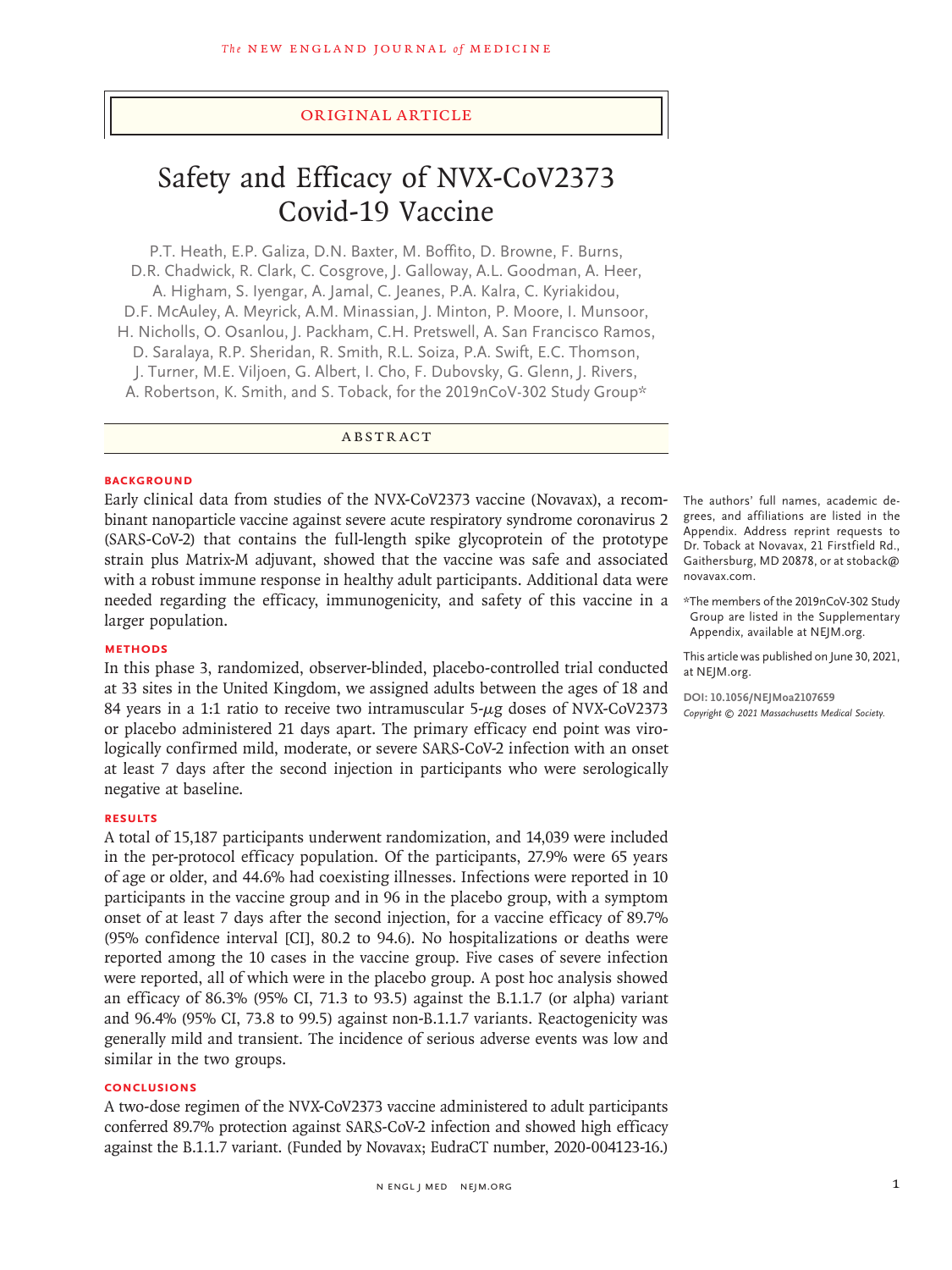WORE THAN A YEAR AFTER ITS EMER-<br>gence as a global pandemic, severe<br>acute respiratory syndrome coronavi-<br>rus 2 (SARS-CoV-2) infection has been associated gence as a global pandemic, severe acute respiratory syndrome coronavirus 2 (SARS-CoV-2) infection has been associated with more than 177 million cases resulting in more than 3.8 million deaths worldwide as of June 21, 2021.<sup>1</sup> To control this pandemic, efforts were accelerated to develop safe and effective vaccines against SARS-CoV-2 by targeting the spike glycoprotein of the prototype strain.<sup>2</sup> By early 2021, several vaccine candidates had emerged as safe and effective in preventing coronavirus disease 2019 (Covid-19), findings that supported the emergency use of these vaccines around the world.3-6

In late 2020, reports from the United Kingdom, Brazil, and South Africa confirmed the emergence of SARS-CoV-2 variants — B.1.1.7 (or alpha), P.1 (or gamma), and B.1.351 (or beta), respectively — that have been associated with increased transmission, more severe disease, and varying degrees of immune avoidance to Covid-19 vaccines.<sup>7-9</sup> In the United Kingdom, the B.1.1.7 variant was identified from genomic sequencing of samples obtained from patients with Covid-19 in the southeast of England in early October 2020. During December 2020, this new variant spread from the southeast region to London and the rest of the country. Subsequently, the prevalence of the B.1.1.7 variant has been increasing rapidly in Europe and the United States.7 These new variants may threaten our current attempts at controlling Covid-19 and lead to additional health and socioeconomic consequences.

Early clinical data from studies of the NVX-CoV2373 vaccine (Novavax), which consists of 5  $\mu$ g of a recombinant nanoparticle spike protein plus 50  $\mu$ g of Matrix-M adjuvant, have shown that a two-dose regimen administered 21 days apart was safe and associated with a robust immune response in healthy adult participants. $10,11$ Here, we present data from the 2019nCoV-302 study, a phase 3, randomized, observer-blinded, placebo-controlled trial, to evaluate the efficacy, immunogenicity, and safety of NVX-CoV2373 in preventing Covid-19 in participants between the ages of 18 and 84 years in the United Kingdom. This ongoing trial was initiated during the period in which the B.1.1.7 variant was starting to circulate more widely.

#### Methods

#### **Trial Design and Participants**

From September 28 to November 28, 2020, we enrolled participants at 33 sites in the United Kingdom. Eligible participants were men and nonpregnant women between the ages of 18 and 84 years who were healthy or had stable chronic medical conditions, including human immunodeficiency virus infection (for which they were receiving highly active antiretroviral therapy) and cardiac and respiratory diseases. Key exclusion criteria were a history of documented Covid-19, treatment with immunosuppressive therapy, or a diagnosis of an immunodeficient condition. The protocol containing the statistical analysis plan is available with the full text of this article at NEJM.org. All the participants provided written informed consent.

#### **Oversight**

The trial was designed and funded by Novavax, the manufacturer of NVX-CoV2373. The trial protocol was approved by the North West–Greater Manchester Central Research Ethics Committee. The trial was performed in accordance with the Good Clinical Practice guidelines of the International Council for Harmonisation. (Details regarding trial oversight are provided in the Supplementary Appendix, available at NEJM.org.) All data were gathered by the non-Novavax authors (representing each trial site) and their teams; all the analyses were performed by representatives of Novavax. Confidentiality agreements were in place between all the authors and the trial sponsor. The first draft of the manuscript was written by the first author with subsequent contributions from all the authors. Editorial assistance in the preparation of the manuscript was provided by Phase Five Communications and funded by Novavax. All trial data were available to all the authors. Safety oversight for specific rules regarding a pause in vaccination was performed by an independent safety monitoring committee. All the authors assume responsibility for the accuracy and completeness of the data and for the fidelity of the trial to the protocol.

#### **Trial Procedures**

Participants were randomly assigned in a 1:1 ratio to receive two 5-μg doses of NVX-CoV2373 or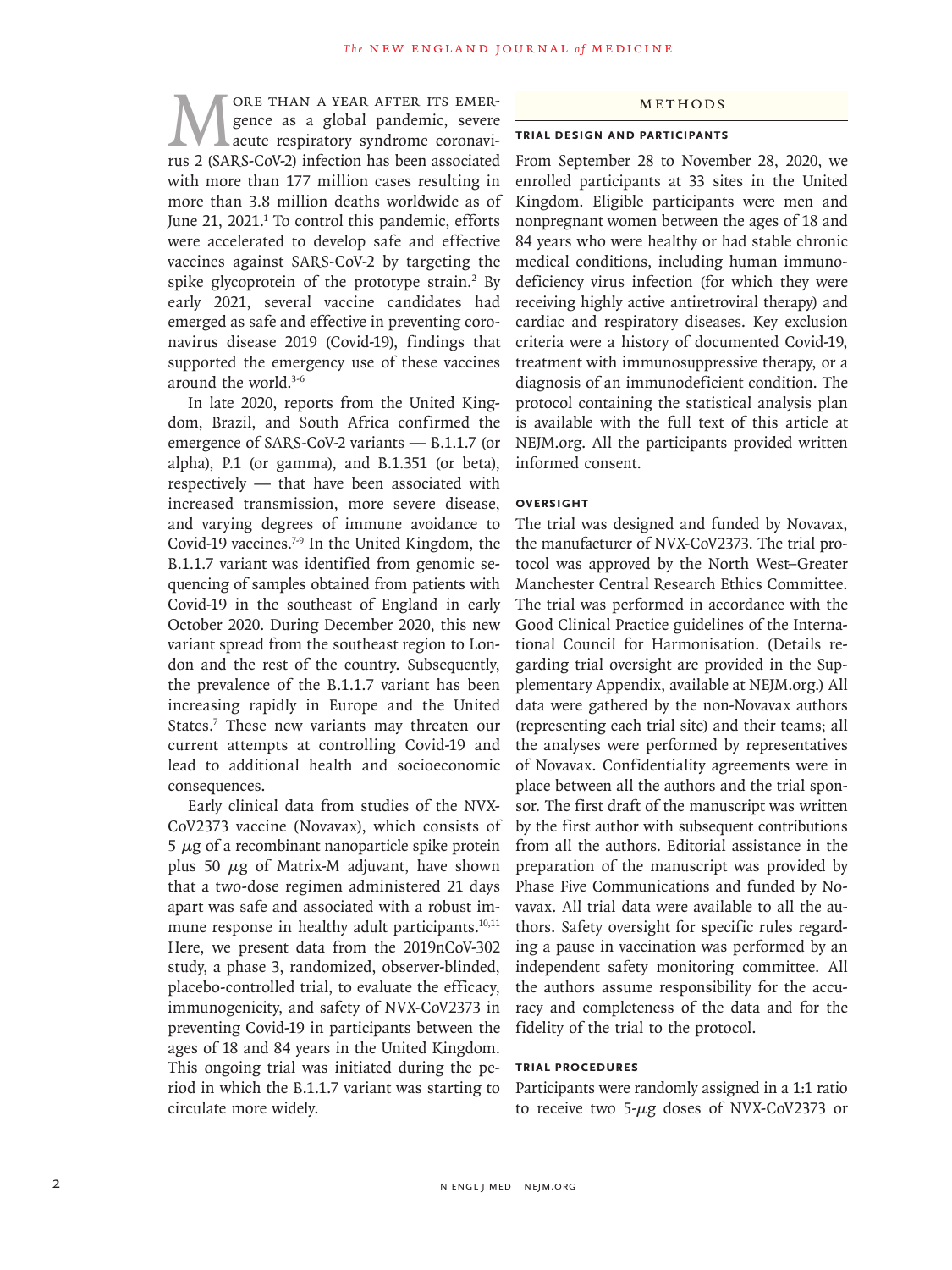placebo (normal saline) administered 21 days apart by means of a centralized interactiveresponse system, according to a pregenerated randomization schedule. Randomization was stratified according to trial site and age (<65 years or ≥65 years). In a 400-person subgroup, participants received a concomitant dose of seasonal influenza vaccine along with the first dose of NVX-CoV2373. Results of this subgroup analysis, along with immunogenicity data from the current trial, are not reported here.

Because this was an observer-blinded trial, site personnel who were aware of trial-group assignments managed the logistics and preparation of the trial vaccines but were not involved in trialrelated assessments and did not have contact with the participants for data collection after vaccine administration.

## **Safety**

Safety was assessed in all the participants who had received at least one dose of NVX-CoV2373 or placebo. Solicited local and systemic adverse events were summarized according to the toxicity grading criteria of the Food and Drug Administration (FDA) (Appendix 4 in the protocol) and the time period after each injection. Unsolicited adverse events were coded according to the preferred terms and system organ classes in the *Medical Dictionary for Regulatory Activities*, version 23.1, and summarized according to severity (mild, moderate, or severe) and the assessed relationship to the vaccine. (Details are provided in Section 6.4.1.4 in the protocol.)

After each injection, participants were observed for at least 30 minutes to monitor for any acute reactions. Solicited local and systemic adverse events were collected by means of an electronic diary for 7 days after each dose in a subgroup of participants (solicited adverse event subgroup). All the participants were assessed for unsolicited adverse events from the first dose through 28 days after the second dose. In this ongoing study, we are evaluating serious adverse events, adverse events of special interest, and medically attended adverse events from the first dose through 1 year after the second dose.

# **Efficacy**

The primary end point was the efficacy of the NVX-CoV2373 vaccine against the first occur-

rence of virologically confirmed symptomatic mild, moderate, or severe Covid-19 with onset at least 7 days after the second dose among participants who were seronegative at baseline, as determined by the results of testing for anti– nucleocapsid antibody. Symptomatic Covid-19 was defined according to the criteria of the FDA.

The severity of Covid-19 cases was determined in a blinded fashion on the basis of a prespecified, automated algorithm. This algorithm synthesized data points (e.g., symptom diary entries, emergency department and hospitalization records, findings on physical examination, and vital signs) collected throughout the trial to assign severity on the basis of the FDA criteria (Table S1 in the Supplementary Appendix). Symptoms of suspected Covid-19 were monitored throughout the trial and collected with the use of an electronic diary (the InFLUenza Patient-Reported Outcome questionnaire) for at least 10 days. At the onset of suspected symptoms, respiratory specimens from the nose and throat were collected daily over a 3-day period to confirm the presence of SARS-CoV-2 infection, and a clinical assessment was performed. Virologic confirmation was performed by means of polymerasechain-reaction (PCR) assay at the U.K. Department of Health and Social Care laboratories with the TaqPath system (Thermo Fisher Scientific). Samples were not available for sequencing, and virus-strain characterization was based on PCR data alone.12 Results were described as being S-gene negative (or having S-gene target failure) if the PCR target of the spike-protein gene was not detected but other PCR targets (i.e., N and ORF1ab genes) were detected; such results were presumed to indicate the presence of B.1.1.7 variants. (Details regarding these analyses are provided in the Supplementary Appendix.)

# **Statistical Analysis**

We determined that the enrollment of approximately 15,000 participants (resulting in a total number of 100 mild, moderate, or severe cases of Covid-19) would provide an overall power of more than 95% to determine a vaccine efficacy of 70% or more. A single interim analysis of efficacy was to be conducted after the identification of approximately 50% of the total anticipated primary end points (50 events) with the use of Pocock stopping boundaries. The main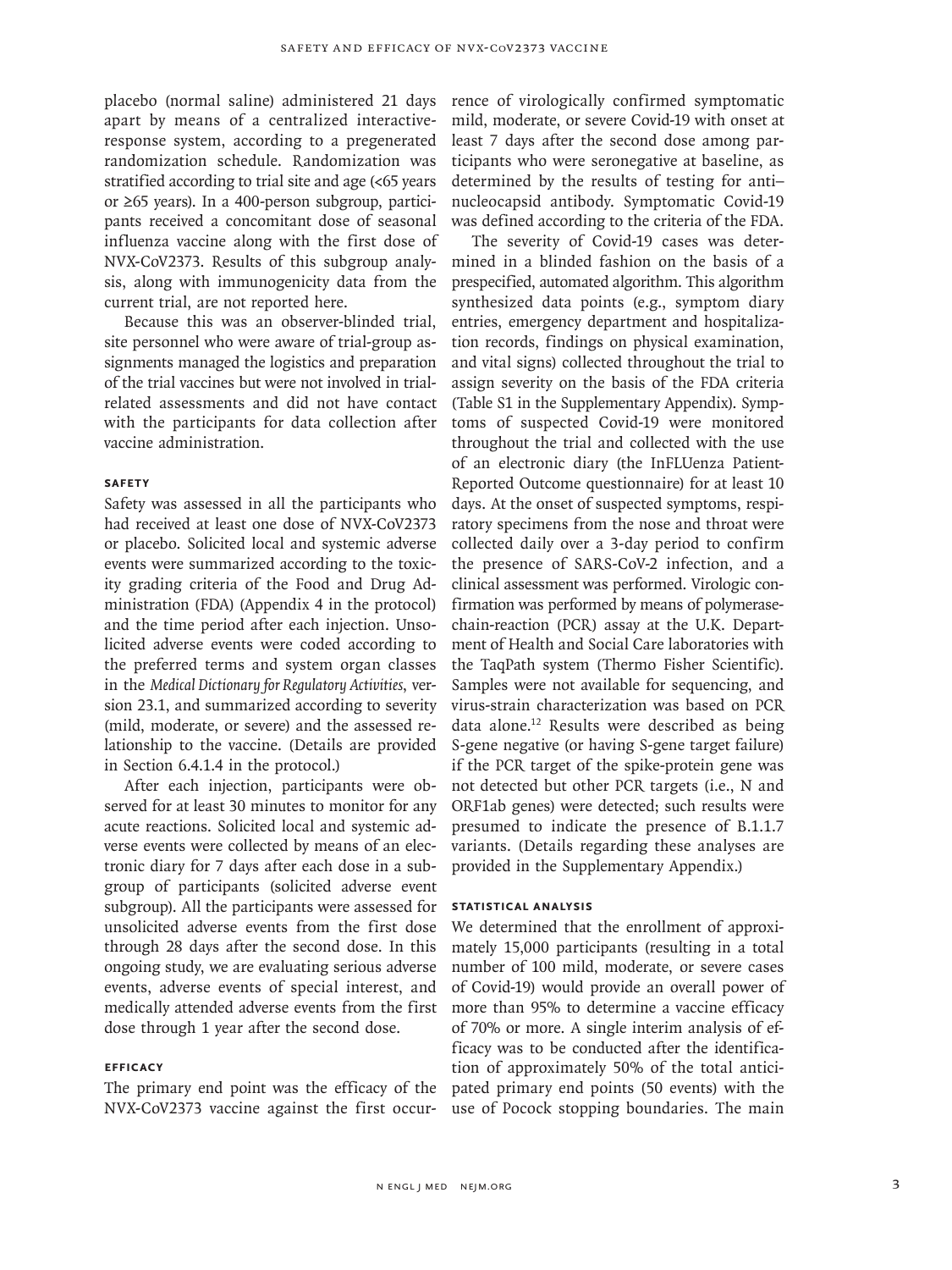hypothesis-testing, event-driven interim and final analyses of the primary end point were performed at an overall one-sided type I error rate of 0.025 for the primary end point.

The primary end point was analyzed in the per-protocol efficacy population, which consisted of the participants who were seronegative at baseline, had received both doses of trial vaccine or placebo, had no major protocol deviations affecting the primary end point, and had no confirmed cases of symptomatic Covid-19 during the period from the first dose until 6 days after the second dose. We also performed an intention-to-treat analysis, which included all the participants who had undergone randomization and had received at least one dose of vaccine or placebo. Vaccine efficacy was defined as VE  $(\%)=(1-RR)\times100$ , in which RR is the relative risk of incidence between the two trial groups. Mean values for disease occurrence are reported as the incidence per year per 1000 participants. The estimated relative risk and its confidence interval were calculated with the use of Poisson regression with robust error variance.<sup>13</sup> Hypothesis testing of the primary end point was performed against the null hypothesis of a vaccine efficacy of 30% or less. The success criterion required rejection of the null hypothesis to show a vaccine efficacy that met the criteria for statistical significance. All other efficacy end points were analyzed by means of the same method that was used for determining the primary efficacy end point without adjustment for multiple comparisons (i.e., at a two-sided alpha of 0.05).

#### **RESULTS**

# **Participants**

Of the 16,645 participants who were screened, 15,187 underwent randomization (Fig. 1). A total of 15,139 participants received at least one dose of NVX-CoV2373 (7569 participants) or placebo (7570 participants); 14,039 participants (7020 in the vaccine group and 7019 in the placebo group) met the criteria for the per-protocol efficacy population.

The demographic and clinical characteristics of the participants at baseline were well balanced between the groups in the per-protocol efficacy population, in which 48.4% were women; 94.5% were White, 2.9% were Asian, and 0.4% were **Figure 1 (facing page). Enrollment and Outcomes.** The full analysis set (safety population) included all the participants who had undergone randomization and received at least one dose of the NVX-CoV2373 vaccine or placebo, regardless of protocol violations or missing data. The primary end point was analyzed in the perprotocol population, which included participants who were seronegative at baseline, had received both doses of trial vaccine or placebo, had no major protocol deviations affecting the primary end point, and had no confirmed cases of symptomatic coronavirus disease 2019 (Covid-19) during the period from the first dose until 6 days after the second dose.

Black. A total of 44.6% of the participants had at least one coexisting condition that had been defined by the Centers for Disease Control and Prevention as a risk factor for severe Covid-19. These conditions included chronic respiratory, cardiac, renal, neurologic, hepatic, and immunocompromising conditions as well as obesity.14 The median age was 56 years, and 27.9% of the participants were 65 years of age or older (Table 1).

#### **Safety**

A total of 2310 participants were included in the subgroup in which adverse events were solicited. Solicited local adverse events were reported more frequently in the vaccine group than in the placebo group after both the first dose (57.6% vs. 17.9%) and the second dose (79.6% vs. 16.4%) (Fig. 2). Among the vaccine recipients, the most commonly reported local adverse events were injection-site tenderness or pain after both the first dose (with 53.3% reporting tenderness and 29.3% reporting pain) and the second dose (76.4% and 51.2%, respectively), with most events being grade 1 (mild) or 2 (moderate) in severity and of a short mean duration (2.3 days of tenderness and 1.7 days of pain after the first dose and 2.8 and 2.2 days, respectively, after the second dose). Solicited local adverse events were reported more frequently among younger vaccine recipients (18 to 64 years of age) than among older recipients (≥65 years).

Solicited systemic adverse events were reportedly more frequently in the vaccine group than in the placebo group after both the first dose (45.7% vs. 36.3%) and the second dose (64.0% vs. 30.0%) (Fig. 2). Among the vaccine recipients, the most commonly reported systemic adverse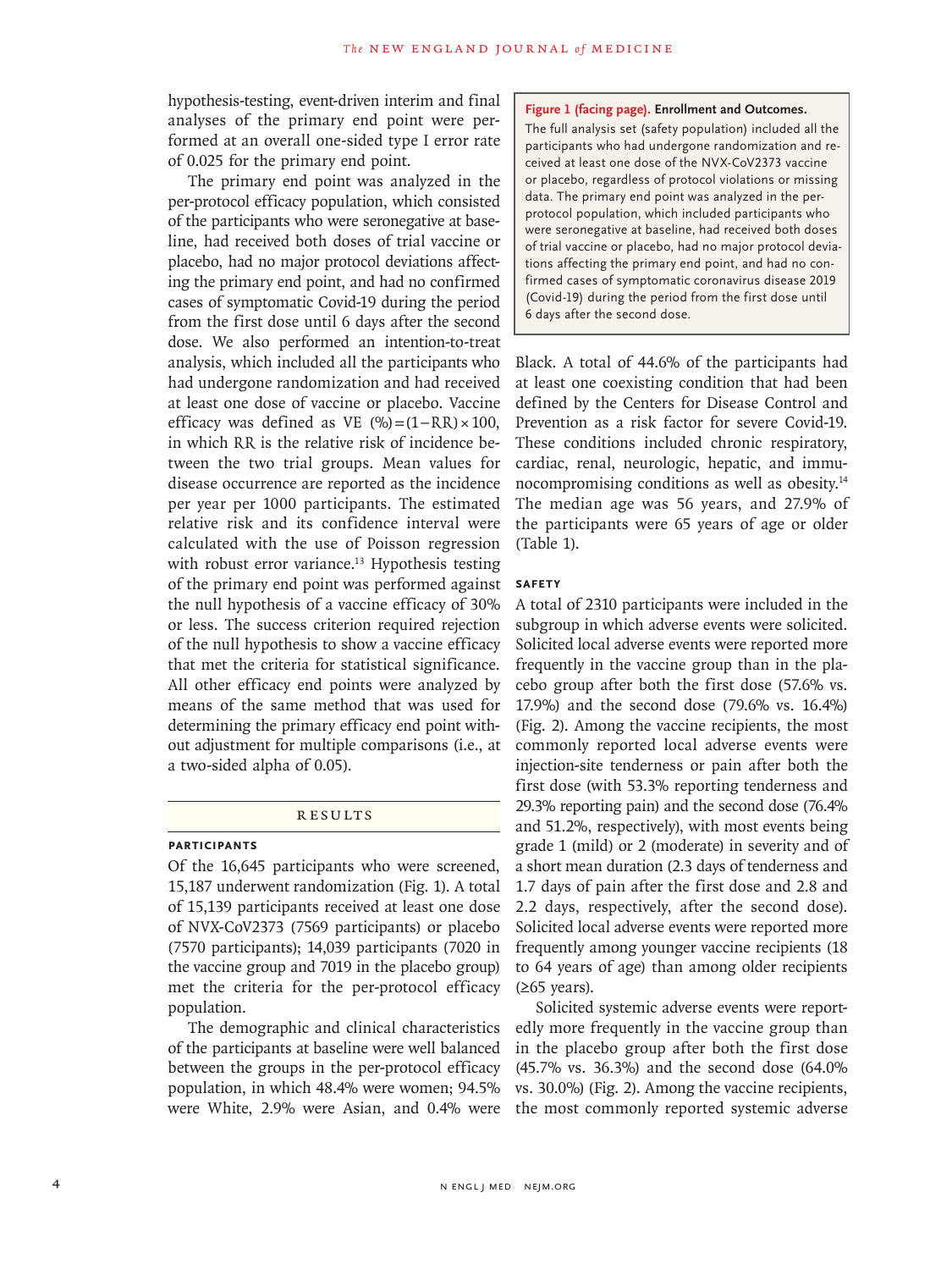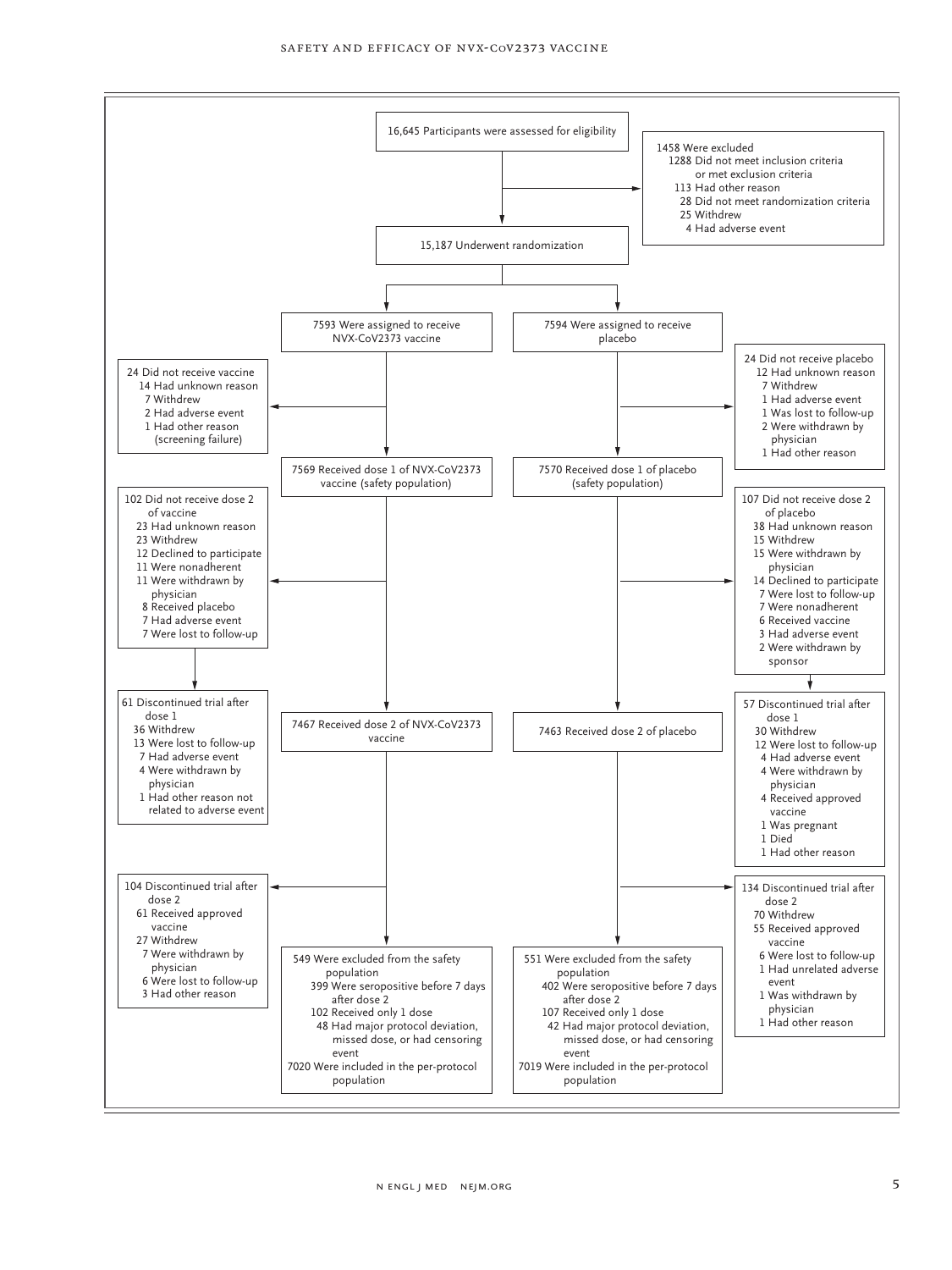| Table 1. Demographic and Clinical Characteristics of the Participants at Baseline (Per-Protocol Efficacy Population). |                                    |                         |                                    |
|-----------------------------------------------------------------------------------------------------------------------|------------------------------------|-------------------------|------------------------------------|
| Characteristic                                                                                                        | <b>NVX-CoV2373</b><br>$(N = 7020)$ | Placebo<br>$(N = 7019)$ | All Participants<br>$(N = 14,039)$ |
| Median age (range) - yr                                                                                               | $56(18-84)$                        | $56(18-84)$             | $56(18-84)$                        |
| Age group - no. (%)                                                                                                   |                                    |                         |                                    |
| 18-64 yr                                                                                                              | 5067 (72.2)                        | 5062(72.1)              | 10,129(72.1)                       |
| $\geq 65$ yr                                                                                                          | 1953 (27.8)                        | 1957 (27.9)             | 3910 (27.9)                        |
| Sex - no. (%)                                                                                                         |                                    |                         |                                    |
| Male                                                                                                                  | 3609 (51.4)                        | 3629 (51.7)             | 7238 (51.6)                        |
| Female                                                                                                                | 3411 (48.6)                        | 3390 (48.3)             | 6801 (48.4)                        |
| Race or ethnic group – no. $(\%)^*$                                                                                   |                                    |                         |                                    |
| White                                                                                                                 | 6625 (94.4)                        | 6635 (94.5)             | 13,260 (94.5)                      |
| Black                                                                                                                 | 26(0.4)                            | 26(0.4)                 | 52(0.4)                            |
| Asian                                                                                                                 | 201(2.9)                           | 212(3.0)                | 413 (2.9)                          |
| Hispanic or Latinx                                                                                                    | 63 (0.9)                           | 51(0.7)                 | 114(0.8)                           |
| Multiple races                                                                                                        | 70(1.0)                            | 59 (0.8)                | 129(0.9)                           |
| Other                                                                                                                 | 4(0.1)                             | 6(0.1)                  | 10(0.1)                            |
| Not reported or missing data                                                                                          | 89(1.3)                            | 81(1.2)                 | 170(1.2)                           |
| Body-mass index >30 - no. (%) +                                                                                       | 1784 (25.4)                        | 1863 (26.5)             | 3647 (26.0)                        |
| Coexisting condition - no. (%):                                                                                       |                                    |                         |                                    |
| Yes                                                                                                                   | 3117 (44.4)                        | 3143 (44.8)             | 6260 (44.6)                        |
| <b>No</b>                                                                                                             | 3903 (55.6)                        | 3876 (55.2)             | 7779 (55.4)                        |

\* Race or ethnic group was reported by the participants, who could have listed more than one category.

† The body-mass index is the weight in kilograms divided by the square of the height in meters. A value of more than 30 is considered to indicate obesity.

‡ Coexisting conditions that were classified by the Centers for Disease Control and Prevention as risk factors for severe Covid-19 included chronic respiratory, cardiac, renal, neurologic, hepatic, and immunocompromising conditions as well as obesity.

events were headache, muscle pain, and fatigue after both the first dose (24.5%, 21.4%, and 19.4%, respectively) and the second dose (40.0%, 40.3%, and 40.3%, respectively), with most events being grade 1 or 2 in severity and of a short mean duration (1.6, 1.6, and 1.8 days, respectively, after the first dose and 2.0, 1.8, and 1.9 days, respectively, after the second dose). Grade 4 systemic adverse events were reported in 3 vaccine recipients. Two participants reported a grade 4 fever (>40 °C), one after the first dose cipients, fever (temperature, ≥38°C) was reported

and the other after the second dose. A third in 2.0% after the first dose and in 4.8% after the participant was found to have had positive results for SARS-CoV-2 on PCR assay at baseline. Five days after dose 1, this participant was hospitalized for Covid-19 symptoms and subsequently had six grade 4 events: nausea, headache, fatigue, myalgia, malaise, and joint pain. Systemic adverse events were reported more often by younger vaccine recipients than by older vaccine recipients and more often after the second dose than after the first dose. Among the vaccine re-

## **Figure 2 (facing page). Solicited Local and Systemic Adverse Events.**

The percentage of participants who had solicited local and systemic adverse events during the 7 days after each injection of the NVX-CoV2373 vaccine or placebo is plotted according to the maximum toxicity grade (mild, moderate, severe, or potentially life-threatening). Data are not included for the 400 trial participants who were also enrolled in the seasonal influenza vaccine substudy.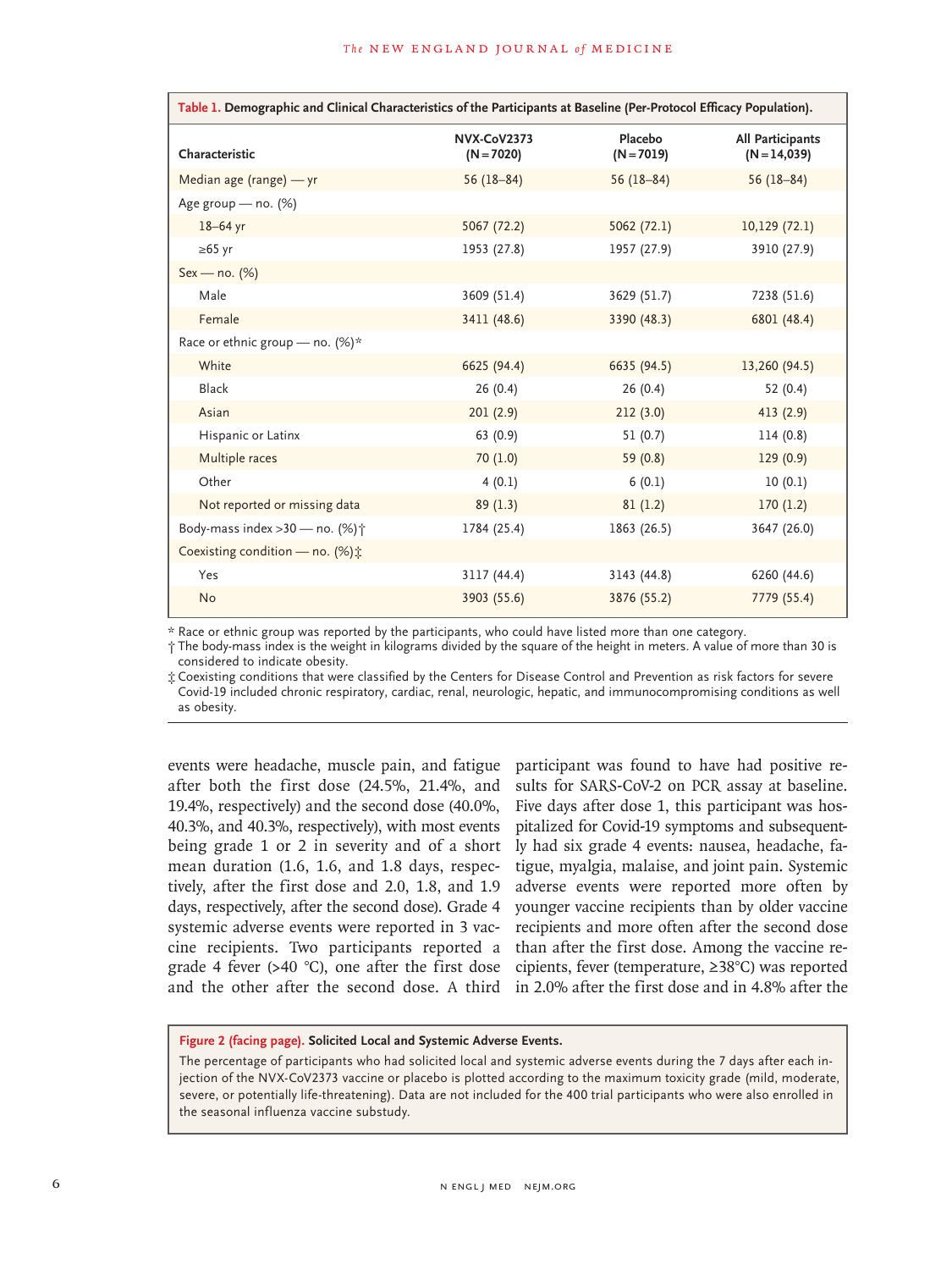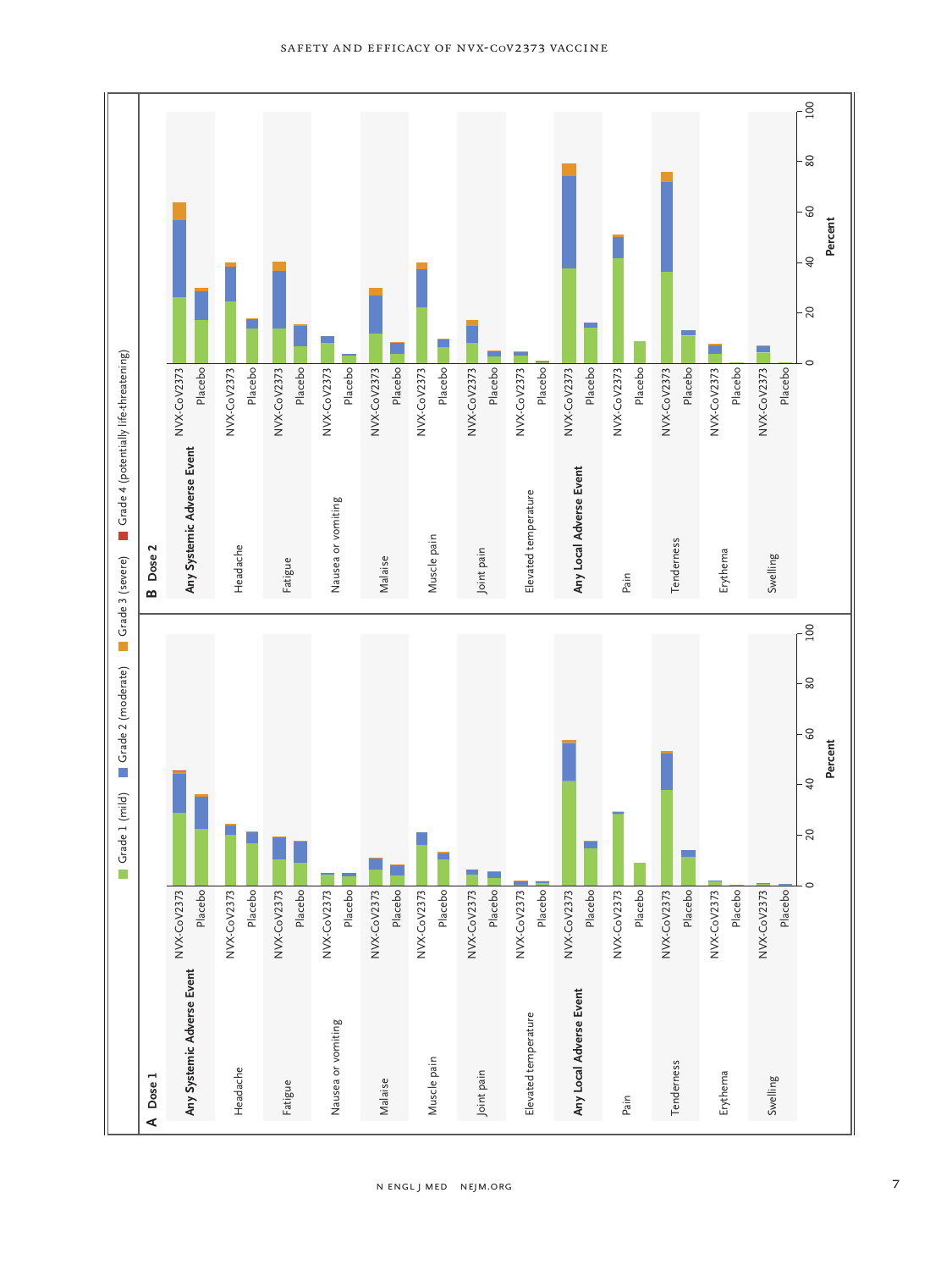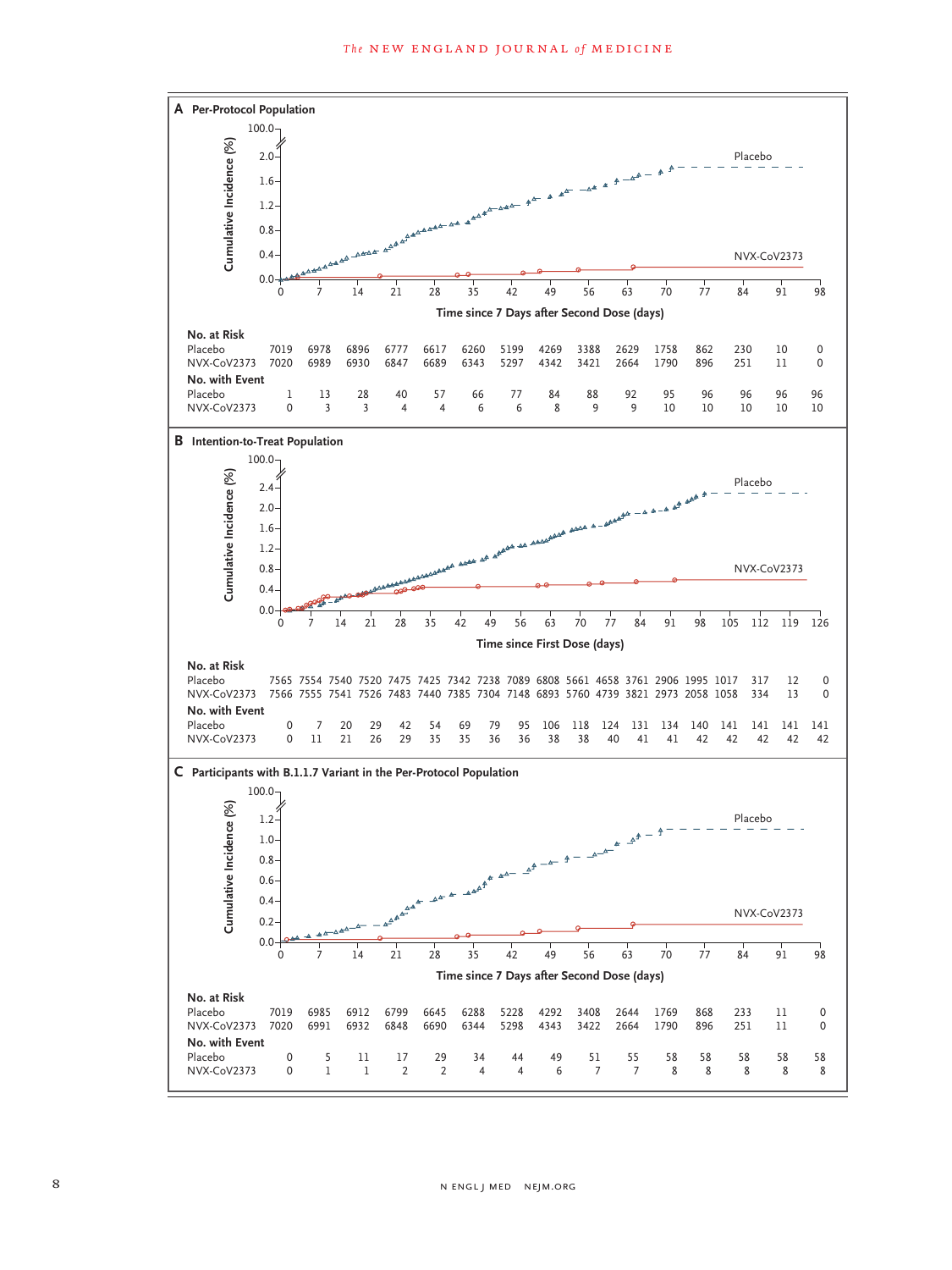**Figure 3 (facing page). Kaplan–Meier Plots of Efficacy of the NVX-CoV2373 Vaccine against Symptomatic Covid-19.**

Shown is the cumulative incidence of symptomatic Covid-19 in the per-protocol population (Panel A), the intention-to-treat population (Panel B), and the perprotocol population with the B.1.1.7 variant (Panel C). The timing of surveillance for symptomatic Covid-19 began after the first dose in the intention-to-treat population and at least 7 days after the administration of the second dose in the per-protocol population (i.e., on day 28) through approximately the first 3 months of follow-up.

second dose. Grade 3 fever (39°C to 40°C) was reported in 0.4% after the first dose and in 0.6% after the second dose; grade 4 fever (>40°C) was reported in 2 participants, with one event after the first dose and one after the second dose.

All 15,139 participants who had received at least one dose of vaccine or placebo through the data cutoff date of the final efficacy analysis were assessed for unsolicited adverse events. The frequency of unsolicited adverse events was higher among vaccine recipients than among placebo recipients (25.3% vs. 20.5%), with similar frequencies of severe adverse events (1.0% vs. 0.8%), serious adverse events (0.5% vs. 0.5%), medically attended adverse events (3.8% vs. 3.9%), adverse events leading to discontinuation of dosing (0.3% vs. 0.3%) or participation in the trial (0.2% vs. 0.2%), potential immune-mediated medical conditions (<0.1% vs. <0.1%), and adverse events of special interest relevant to Covid-19 (0.1% vs. 0.3%). One related serious adverse event (myocarditis) was reported in a vaccine recipient, which occurred 3 days after the second dose and was considered to be a potentially immune-mediated condition; an independent safety monitoring committee considered the event most likely to be viral myocarditis. The participant had a full recovery after 2 days of hospitalization. No episodes of anaphylaxis or vaccine-associated enhanced Covid-19 were reported.

Two deaths related to Covid-19 were reported, one in the vaccine group and one in the placebo group. The death in the vaccine group occurred in a 53-year-old man in whom Covid-19 symptoms developed 7 days after the first dose; he was subsequently admitted to the ICU for treatment of respiratory failure from Covid-19 pneumonia and died 15 days after vaccine administration. The death in the placebo group occurred in a 61-year-old man who was hospitalized 24 days after the first dose; the participant died 4 weeks later after complications from Covid-19 pneumonia and sepsis.

# **Efficacy**

Among the 14,039 participants in the per-protocol efficacy population, cases of virologically confirmed, symptomatic mild, moderate, or severe Covid-19 with an onset at least 7 days after the second dose occurred in 10 vaccine recipients (6.53 per 1000 person-years; 95% confidence interval [CI], 3.32 to 12.85) and in 96 placebo recipients (63.43 per 1000 person-years; 95% CI, 45.19 to 89.03), for a vaccine efficacy of 89.7% (95% CI, 80.2 to 94.6) (Fig. 3). Of the 10 vaccine breakthrough cases, 8 were caused by the B.1.1.7 variant, 1 was caused by a non-B.1.1.7 variant, and 1 viral strain could not be identified. Ten cases of mild, moderate, or severe Covid-19 (1 in the vaccine group and 9 in the placebo group) were reported in participants who were 65 years of age or older (Fig. 4). Severe Covid-19 occurred in 5 participants, all in the placebo group. Among these cases, 1 patient was hospitalized and 3 visited the emergency department; a fifth participant was cared for at home. All 5 patients met additional criteria regarding abnormal vital signs, use of supplemental oxygen, and Covid-19 complications that were used to define severity (Table S1). No hospitalizations or deaths from Covid-19 occurred among the vaccine recipients in the per-protocol efficacy analysis.

Additional efficacy analyses in subgroups (defined according to age, race, and presence or absence of coexisting conditions) are detailed in Figure 4. Among the participants who were 65 years of age or older, overall vaccine efficacy was 88.9% (95% CI, 12.8 to 98.6); efficacy among all the participants starting 14 days after the first dose was 83.4% (95% CI, 73.6 to 89.5). A post hoc analysis of the primary end point identified the B.1.1.7 variant in 66 participants and a non-B.1.1.7 variant in 29 participants; in 11 participants, PCR testing had been performed at a local hospital laboratory in which the variant had not been identified. Vaccine efficacy was 86.3% (95% CI, 71.3 to 93.5) against the B.1.1.7 variant and 96.4% (95% CI, 73.8 to 99.4) against non-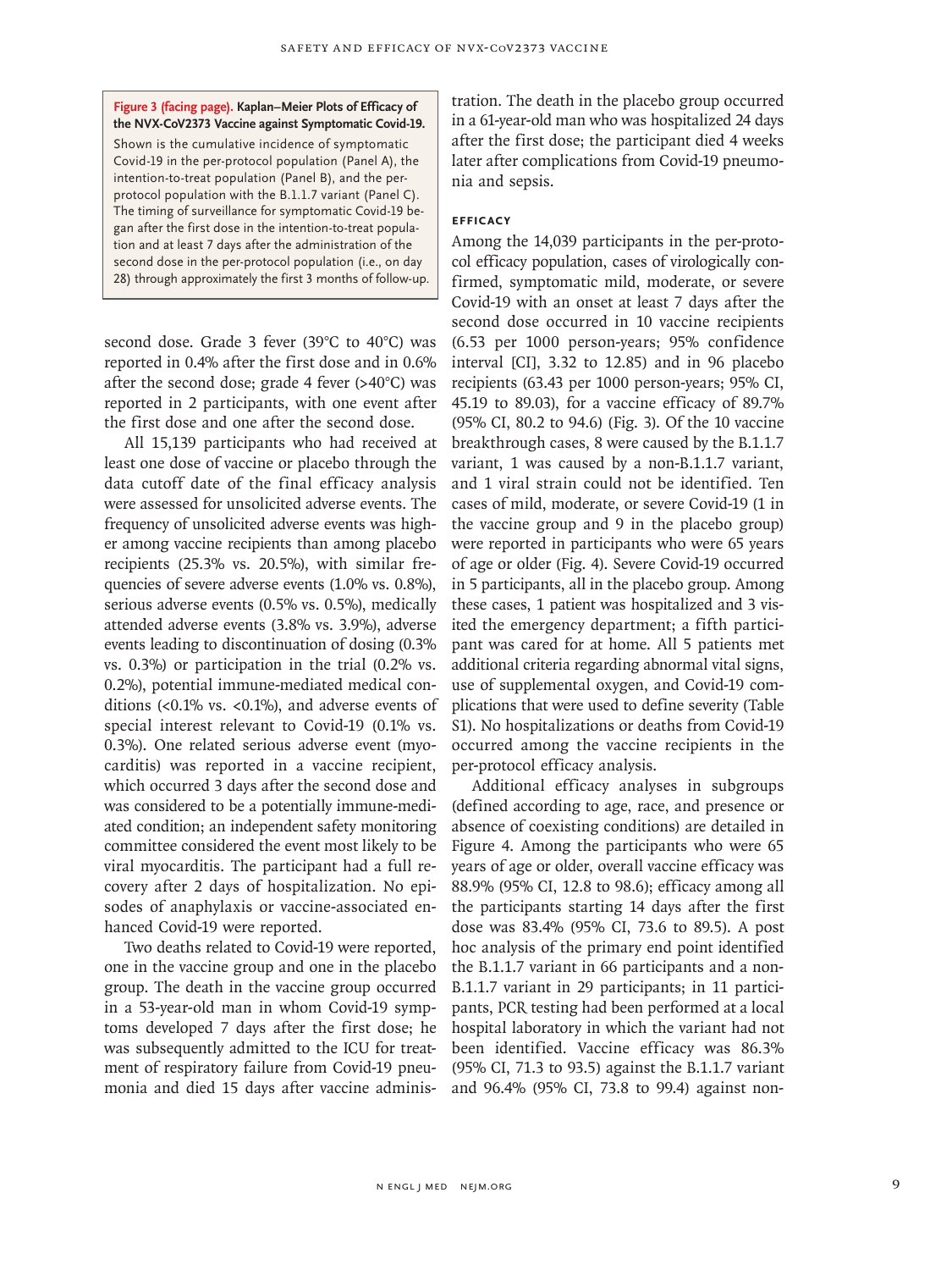

#### **Figure 4. Vaccine Efficacy of NVX-CoV2373 in Specific Subgroups.**

Shown is the efficacy of the NVX-CoV2373 vaccine in preventing Covid-19 in various subgroups within the per-protocol population. Vaccine efficacy and 95% confidence intervals were derived with the use of Poisson regression with robust error variance. In the intention-to-treat population, vaccine efficacy was assessed after the administration of the first dose of vaccine or placebo. Participants who identified themselves as being non-White or belonging to multiple races were pooled in a category of "other" race to ensure that the subpopulations would be large enough for meaningful analyses. Data regarding coexisting conditions were based on the definition used by the Centers for Disease Control and Prevention for persons who are at increased risk for Covid-19.

> B.1.1.7 strains. Too few non-White participants were enrolled in the trial to draw meaningful conclusions about variations in efficacy on the basis of race or ethnic group.

# Discussion

A two-dose regimen of the NVX-CoV2373 vaccine administered 21 days apart was found to be safe and 89.7% effective against symptomatic Covid-19 caused by both B.1.1.7 and non-B.1.1.7 variants. The timing of accumulated cases in this trial allowed for a post hoc assessment of vaccine efficacy against strains that included the B.1.1.7 variant, which is now circulating widely outside the United Kingdom and was the most widespread strain reported in the United States at the time of this report<sup>15</sup> (Table S5). This variant is known to be more transmissible and to be associated with a higher case fatality rate than previous strains.7 Vaccine efficacy was greater than that associated with the ChAdOx1 nCoV-19 vaccine (AstraZeneca) (70.4%) in a smaller phase 2–3 trial.16

Although the trial was not powered to assess efficacy for all the circulating SARS-CoV-2 strains, it is reassuring that substantial efficacy was shown against all the strains that were detected in the trial participants. In particular, the efficacy estimate of 96.4% against the non-B.1.1.7 strains (the majority of which were the prototype strain<sup>17</sup>) is similar to the efficacy of 95.0% reported against this strain for the BNT161b2 messenger RNA (mRNA) vaccine (BioNTech/Pfizer) and the efficacy of 94.1% for the mRNA-1273 vaccine (Moderna).<sup>3,4</sup> The vaccine efficacy was also greater than that reported for the adenoviral vector vaccines.5,6 Finally, as assessed elsewhere,<sup>18</sup> the NVX-CoV2373 vaccine has also shown efficacy against the B.1.351 variant, albeit at a lower level (51.0%) than has been shown for the B.1.1.7 and non-B.1.1.7 strains.

Prevention of severe disease (including hospitalization, intensive care admission, and death) is an important objective of a vaccination program, and the two-dose regimen of the NVX-CoV2373 vaccine showed very high efficacy against this end point, similar to that reported for other licensed Covid-19 vaccines.<sup>3-6</sup> In addition, although this trial was not designed to assess vaccine efficacy after a single dose, NVX-CoV2373 provided levels of protection after the first dose in a range similar to those of other Covid-19 vaccines.<sup>3-6</sup> The favorable safety profile that was observed during phase 1–2 studies of NVX-CoV2373 was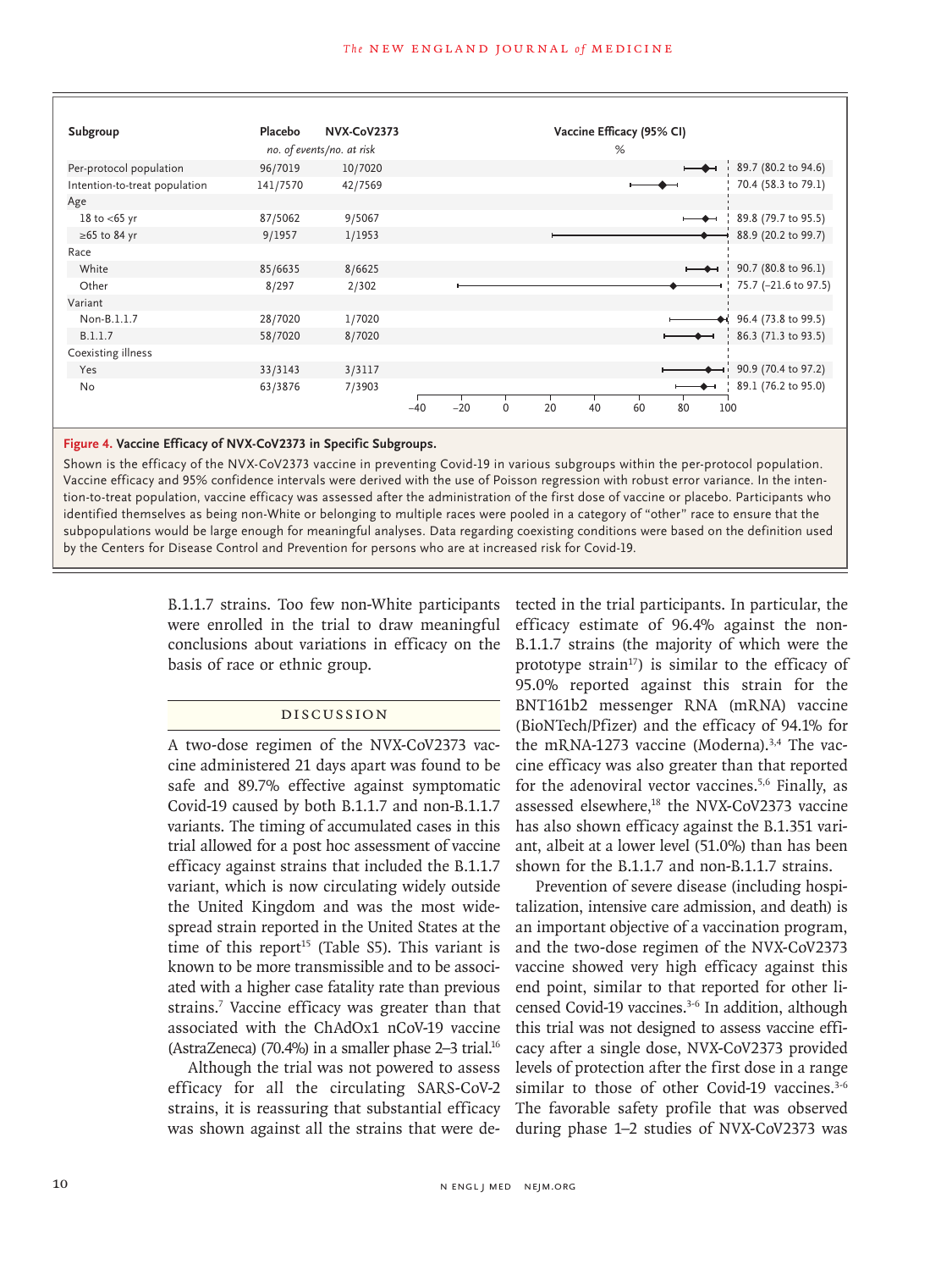confirmed in this phase 3 trial. Reactogenicity was generally mild or moderate, and reactions were less common and milder in older participants and more common after the second dose. Injection-site tenderness and pain, fatigue, headache, and muscle pain were the most commonly reported local and systemic adverse events. The incidence of serious adverse events was similar in the vaccine and placebo groups (0.5% in each), and no deaths were attributed to the receipt of the vaccine.

This trial has several limitations. Although approximately 7500 participants received NVX-CoV2373, it is not possible to exclude the occurrence of rare adverse events. However, such events may be captured through the ongoing follow-up of participants, which is planned to continue until 12 months after the administration of the second dose of vaccine and is also being assessed in the larger PREVENT-19 phase 3 trial (ClinicalTrials.gov number, NCT04611802). The PREVENT-19 trial was also able to enroll a larger number of participants in racial and ethnic minority groups, whereas only 5.7% of participants in the current trial were non-White. Similarly, the efficacy estimates reported here are derived from a relatively short duration of observation (median, 3 months after dose 2). Thus, the ongoing follow-up will provide data regarding the durability of vaccine efficacy, a con-

tinued assessment of severe cases, and an assessment of efficacy against asymptomatic disease. A further limitation of the current trial is the lack of sequencing data on viral isolates, although the use of S-gene target failure, as detected by the TaqPath assay, has proved to be a reliable proxy for the presence of B.1.1.7 variants.

The results of this trial provide further evidence that immunization with a protein-based, adjuvanted vaccine such as NVX-CoV2373 can prevent Covid-19 caused by either B.1.1.7 or non-B.1.1.7 variants. In addition, NVX-CoV2373 can be stored at standard refrigeration temperatures and has the potential to induce a broad epitope response to the spike protein antigen. Both of these attributes are important for the efficient implementation of this vaccine globally in view of the continued need to vaccinate against emerging variants.

The views expressed in this article are those of the authors and do not necessarily reflect the views of the U.K. National Institute for Health Research (NIHR) or the Department of Health and Social Care.

Supported by Novavax. Infrastructure support for sites was provided by the NIHR Clinical Research Network.

Disclosure forms provided by the authors are available with the full text of this article at NEJM.org.

A data sharing statement provided by the authors is available with the full text of this article at NEJM.org.

We thank all the participants who volunteered to participate in this trial and the members of the safety monitoring committee, the NIHR Clinical Research Network, the NIHR Oxford cognitive health Clinical Research Facility, and the UK Vaccine Task Force.

#### **Appendix**

The authors' full names and academic degrees are as follows: Paul T. Heath, F.R.C.P.C.H., Eva P. Galiza, M.B., B.S., David N. Baxter, M.D., Ph.D., Marta Boffito, M.D., Ph.D., Duncan Browne, M.D., Fiona Burns, Ph.D., David R. Chadwick, Ph.D., Rebecca Clark, M.B., Ch.B., Catherine Cosgrove, Ph.D., James Galloway, Ph.D., Anna L. Goodman, D.Phil., Amardeep Heer, M.B., Ch.B., Andrew Higham, Ph.D., Shalini Iyengar, M.B., B.S., Arham Jamal, M.B., B.Ch., Christopher Jeanes, M.B., B.S., Philip A. Kalra, M.D., Christina Kyriakidou, M.D., Daniel F. McAuley, M.D., Agnieszka Meyrick, M.D., Angela M. Minassian, D.Phil., Jane Minton, Ph.D., Patrick Moore, B.M., B.Sc., Imrozia Munsoor, M.B., B.S., Helen Nicholls, M.B., B.Ch., Orod Osanlou, M.B., Ch.B., Jonathan Packham, D.M., Carol H. Pretswell, M.B., Ch.B., Alberto San Francisco Ramos, L.M.S., Dinesh Saralaya, M.D., Ray P. Sheridan, M.B., Ch.B., Richard Smith, Ph.D., Roy L. Soiza, M.B., Ch.B., Pauline A. Swift, Ph.D., Emma C. Thomson, Ph.D., Jeremy Turner, D.Phil., Marianne E. Viljoen, M.B., Ch.B., Gary Albert, M.S., Iksung Cho, M.S., Filip Dubovsky, M.D., Greg Glenn, M.D., Joy Rivers, Ph.D., Andreana Robertson, M.S., Kathy Smith, M.D., and Seth Toback, M.D.

The authors' affiliations are as follows: the Vaccine Institute, St. George's, University of London, and St. George's University Hospitals NHS Foundation Trust (P.T.H., E.P.G., C.C., A.S.F.R.), Chelsea, Westminster Hospital NHS Foundation Trust and Imperial College London (M.B.), the Institute for Global Health, University College London, and Royal Free London NHS Foundation Trust (F.B.), the Centre for Rheumatic Disease, Kings College London (J.G.), the Department of Infectious Diseases, Guy's and St. Thomas' NHS Foundation Trust, MRC Clinical Trials Unit at University College London (A.L.G.), and Renal Services, Epsom and St. Helier University Hospitals NHS Trust (P.A.S.), London, Stockport NHS Foundation Trust, Stepping Hill Hospital, Stockport (D.N.B.), Royal Cornwall Hospitals NHS Trust, Truro (D.B.), Centre for Clinical Infection, South Tees Hospitals NHS Foundation Trust, James Cook University Hospital, Middlesbrough (D.R.C.), Layton Medical Centre, Blackpool (R.C.), Lakeside Healthcare Research, Lakeside Surgeries, Corby (A. Heer), University Hospitals of Morecambe Bay NHS Foundation Trust, Kendal (A. Higham), Accelerated Enrollment Solutions, Synexus Hexham Dedicated Research Site, Hexham General Hospital, Hexham (S.I.), Accelerated Enrollment Solutions, Synexus Thames Valley Dedicated Research Site, Reading (A.J.), Norfolk and Norwich University Hospitals NHS Foundation Trust, Norwich (C.J., J.T.), Salford Royal NHS Foundation Trust, Northern Care Alliance, Salford (P.A.K.), Accelerated Enrollment Solutions, Synexus Midlands Dedicated Research Site, Birmingham (C.K.), Wellcome–Wolfson Institute for Experimental Medicine, Queen's University of Belfast and Royal Victoria Hospital, Belfast Health and Social Care Trust, Belfast (D.F.M.), Accelerated Enrollment Solutions, Synexus Merseyside Dedicated Research Site, Liverpool (A.M.), Centre for Clinical Vaccinology and Tropical Medicine, University of Oxford, and Oxford Health NHS Foundation Trust, Warneford Hospital, Oxford (A.M.M.), St. James's University Hospital, Leeds Teaching Hospitals